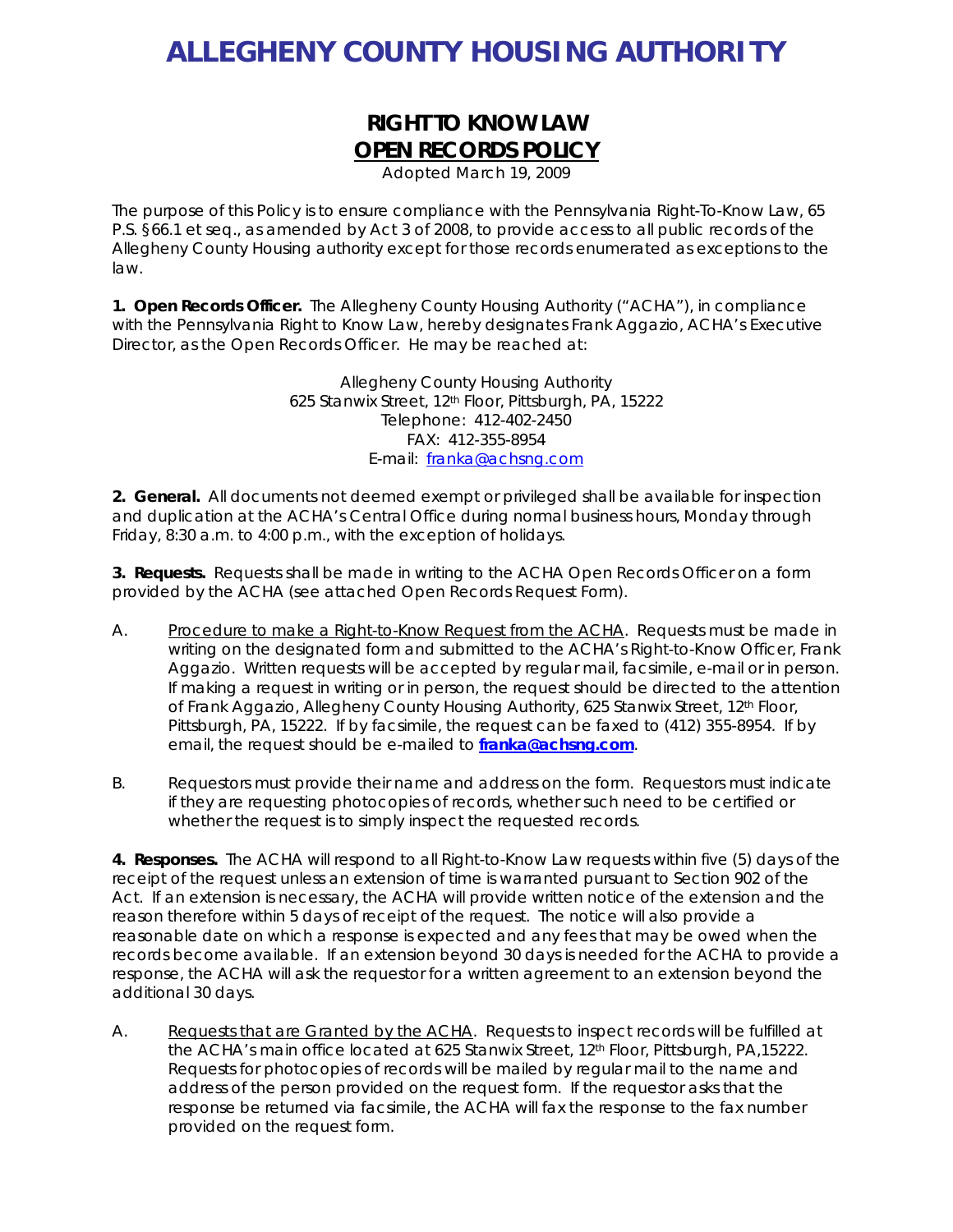B. Requests that are Denied by the ACHA; Appeals. All denials of Right-To-Know requests can be appealed to the Commonwealth of Pennsylvania Office of Open Records, unless the request was for a record relating to or resulting in a criminal investigation.

**5. Appeals.** If a written request is denied or deemed denied, the requester may file an appeal in writing, utilizing the attached form, and mail it to the Pennsylvania Office of Open Records, Commonwealth Keystone Building, 400 North Street, Plaza Level, Harrisburg, PA, 17120-0225.

A request denied on the grounds that the record relates to or resulted in a criminal investigation should be made on the above form and sent to the attention of Dawn Botsford, Allegheny County District Attorney's Office, 436 Grant Street, 303 Courthouse, Pittsburgh, PA 15219.

#### **All appeals must be filed within fifteen (15) business days of the mailing of the ACHA's response or within fifteen (15) business days of a deemed denial.**

**6. Fees.** All fees must be paid at or before the time copies of requested records are delivered. All fees must be paid by corporate check or money order, made payable to the "Allegheny County Housing Authority". Personal checks or cash will not be accepted.

| <b>Record Type</b>                                                                                                 |                                                                                                                                                                                                                                                           | Fee                           |  |  |  |
|--------------------------------------------------------------------------------------------------------------------|-----------------------------------------------------------------------------------------------------------------------------------------------------------------------------------------------------------------------------------------------------------|-------------------------------|--|--|--|
| Certified copy                                                                                                     |                                                                                                                                                                                                                                                           | \$5.00 per record             |  |  |  |
| Black & White Photocopy                                                                                            | $.25$ ¢/page                                                                                                                                                                                                                                              |                               |  |  |  |
| Specialized Documents (for example, but not limited to<br>Blue prints, color copies, non-standard sized documents) |                                                                                                                                                                                                                                                           | <b>Actual Cost</b>            |  |  |  |
| Facsimile/Microfishe/Other Media                                                                                   |                                                                                                                                                                                                                                                           | <b>Actual Cost</b>            |  |  |  |
| Conversion to Paper:                                                                                               | If a record is only maintained electronically or in other non-<br>paper media, duplication fees shall be 25. ¢ per page,<br>unless the requester specifically requests for the record to<br>be duplicated in the more expensive medium (see<br>\$1307(e). |                               |  |  |  |
| Postage                                                                                                            |                                                                                                                                                                                                                                                           | <b>Actual Cost of Mailing</b> |  |  |  |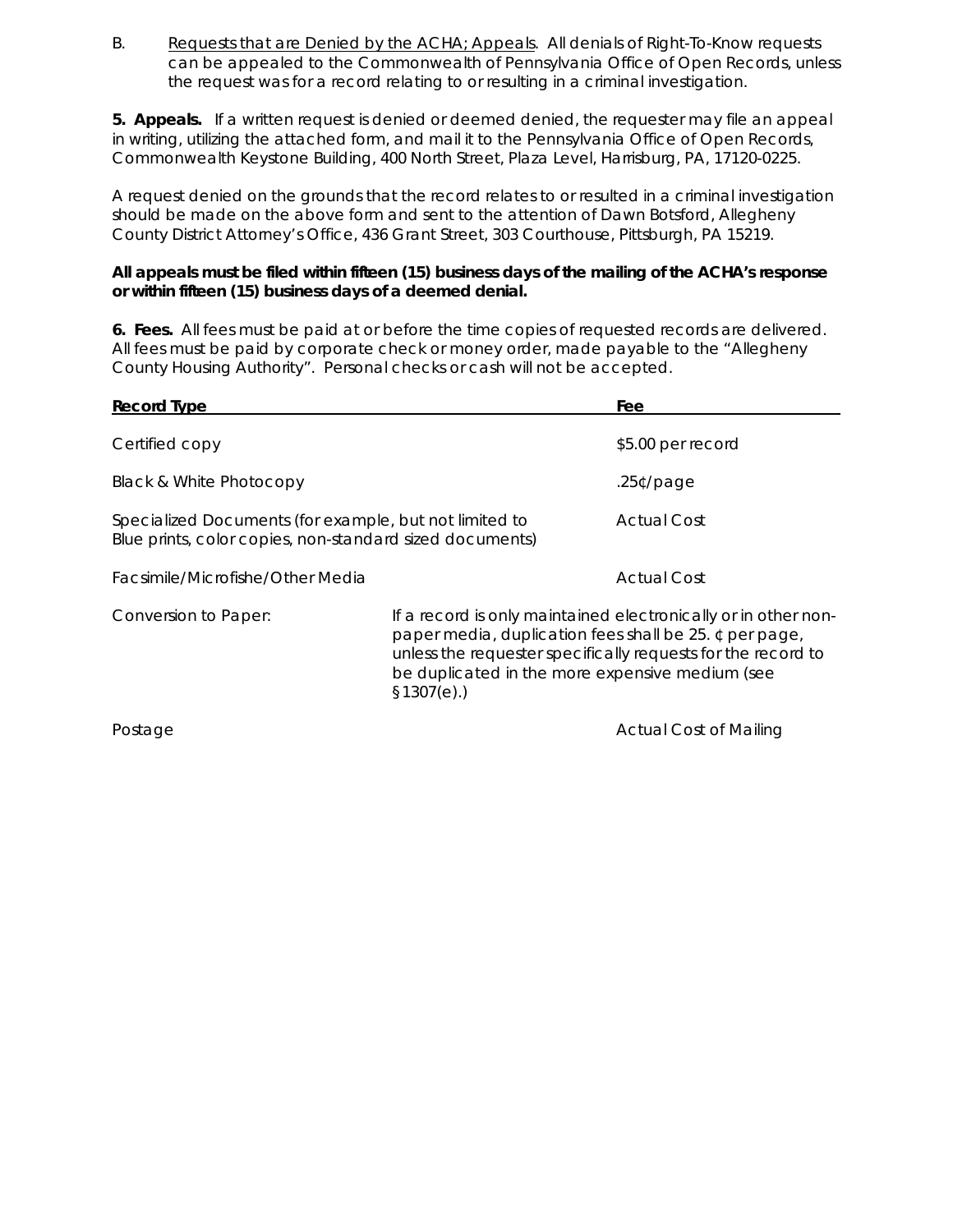## **ALLEGHENY COUNTY HOUSING AUTHORITY**

### **RIGHT-TO-KNOW LAW OPEN RECORDS REQUEST FORM**

| Request Submitted by: □E-Mail                                                                                                                                                                                                  | $\Box$ U.S. Mail | $\square$ FAX  | $\Box$ In-Person                                                                                                                                                                                                                     |
|--------------------------------------------------------------------------------------------------------------------------------------------------------------------------------------------------------------------------------|------------------|----------------|--------------------------------------------------------------------------------------------------------------------------------------------------------------------------------------------------------------------------------------|
|                                                                                                                                                                                                                                |                  |                | Name of Requestor: example and a series of the series of the series of the series of the series of the series of the series of the series of the series of the series of the series of the series of the series of the series        |
|                                                                                                                                                                                                                                |                  |                | Address: <u>example and the set of the set of the set of the set of the set of the set of the set of the set of the set of the set of the set of the set of the set of the set of the set of the set of the set of the set of th</u> |
|                                                                                                                                                                                                                                |                  |                |                                                                                                                                                                                                                                      |
| E-mail address: Notified and the mail of the mail and the set of the mail of the mail of the mail of the mail of the mail of the mail of the mail of the mail of the mail of the mail of the mail of the mail of the mail of t |                  |                |                                                                                                                                                                                                                                      |
|                                                                                                                                                                                                                                |                  |                | Records Requested: (Provide as much specific detail as possible so that ACHA can identify the information.)                                                                                                                          |
|                                                                                                                                                                                                                                |                  |                |                                                                                                                                                                                                                                      |
|                                                                                                                                                                                                                                |                  |                |                                                                                                                                                                                                                                      |
|                                                                                                                                                                                                                                |                  |                |                                                                                                                                                                                                                                      |
|                                                                                                                                                                                                                                |                  |                |                                                                                                                                                                                                                                      |
|                                                                                                                                                                                                                                |                  |                |                                                                                                                                                                                                                                      |
|                                                                                                                                                                                                                                |                  |                |                                                                                                                                                                                                                                      |
|                                                                                                                                                                                                                                |                  |                |                                                                                                                                                                                                                                      |
|                                                                                                                                                                                                                                |                  |                |                                                                                                                                                                                                                                      |
| Do you want copies? $\Box$ YES                                                                                                                                                                                                 | $\Box$ NO        |                | Do you want to inspect the records? $\square$ YES<br>$\square$ NO                                                                                                                                                                    |
| Do you want certified copies of records: $\square$ YES                                                                                                                                                                         |                  | $\square$ NO   |                                                                                                                                                                                                                                      |
| Delivery method: □ Pick-up                                                                                                                                                                                                     | $\square$ Fax    | $\square$ Mail |                                                                                                                                                                                                                                      |
|                                                                                                                                                                                                                                |                  |                |                                                                                                                                                                                                                                      |
|                                                                                                                                                                                                                                |                  |                |                                                                                                                                                                                                                                      |
| For ACHA use only:                                                                                                                                                                                                             |                  |                |                                                                                                                                                                                                                                      |
|                                                                                                                                                                                                                                |                  |                |                                                                                                                                                                                                                                      |
|                                                                                                                                                                                                                                |                  |                |                                                                                                                                                                                                                                      |
|                                                                                                                                                                                                                                |                  |                |                                                                                                                                                                                                                                      |
| Number of Copies ___________________                                                                                                                                                                                           |                  |                | Total Cost: \$<br>Public bodies may fill anonymous verbal or written requests. If the requestor wishes to pursue the relief and remedies                                                                                             |

*Public bodies may fill anonymous verbal or written requests. If the requestor wishes to pursue the relief and remedies provided for in this Act, the request must be in writing. (§702.) Written requests need not include an explanation why information is sought or the intended use of the information unless otherwise required by law. (§703.)*